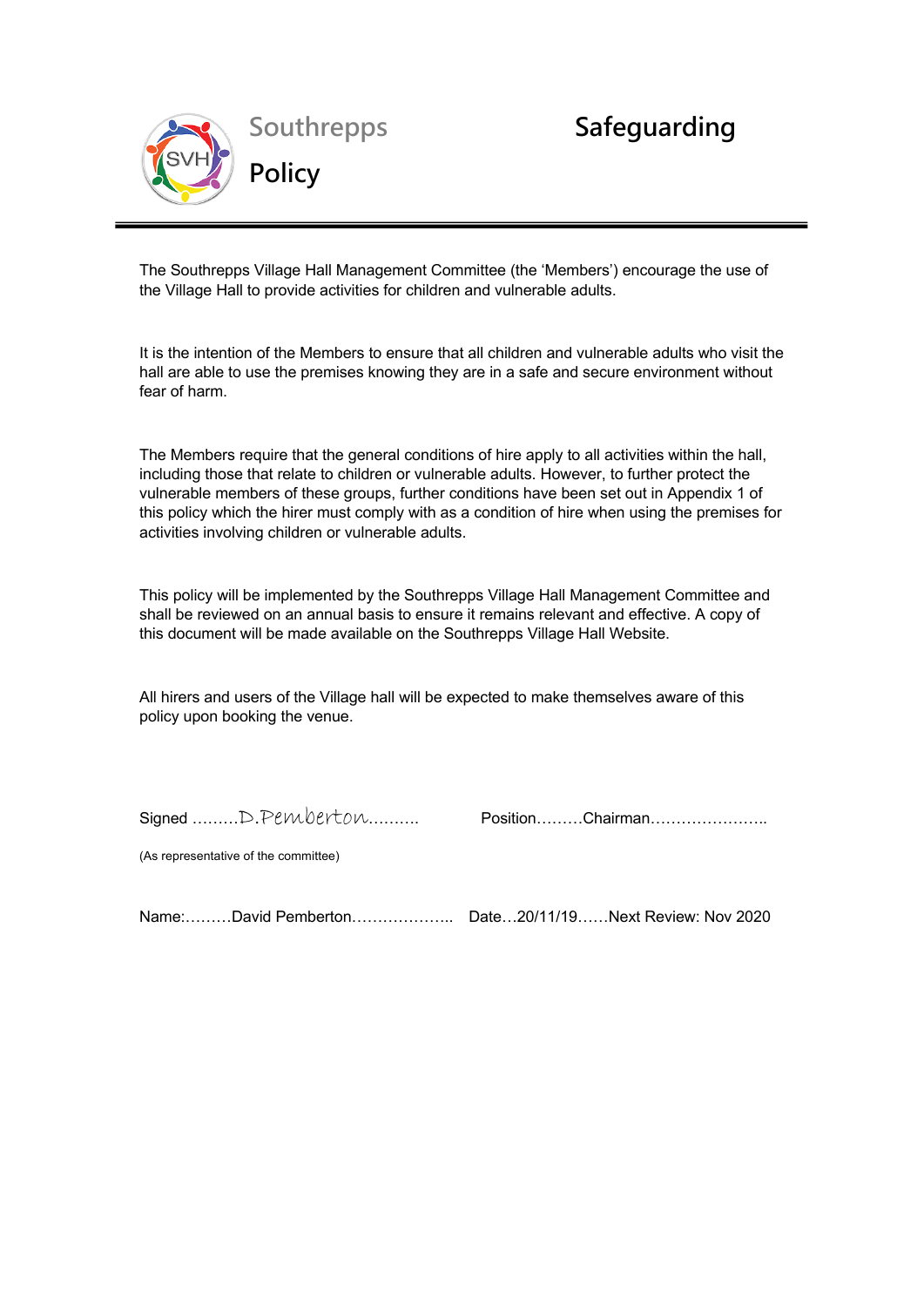

## **Appendix 1**

**Village Hall Children and Vulnerable** 

# **Condition of Hire for Activities Involving Children and/or Vulnerable Adults**

# **A. Children**

 $\overline{a}$ 

1. The hirer must provide evidence to the Members of any legal requirements linked to the activity they wish to carry out within the hall (e.g. Ofsted Registrations etc.)

## **2. Child Protection**

- i. The Members will ensure that any staff they employ who are likely to have unsupervised access with child based activities within the hall have had relevant Disclosure Barring Service (DBS) Checks as part of their employment.
- ii. Hirers for activities (not including private events i.e. parties, weddings etc.) must be able to provide copies of their own child protection policies upon request to the Management Committee. They must also ensure that any adults linked to the activity have had the relevant DBS checks. The responsibility to obtain the DBS check will remain with the relevant individual or hiring group and the onus is not on the Management Committee to supply this. Evidence of DBS checks should be available to the Secretary of the Management Committee upon request.
- iii. It is the responsibility of the hirer to ensure that any person who has contact with children in their care is not left alone with a child unless relevant DBS checks have been completed.

## **3. Employment of Children**

Southrepps Village Hall Management Committee complies with all relevant legislation regarding employment of children and all hirers of the premises are expected to to the same. It is the responsibility of the hirer to complete risk assessments linked to their individual activities.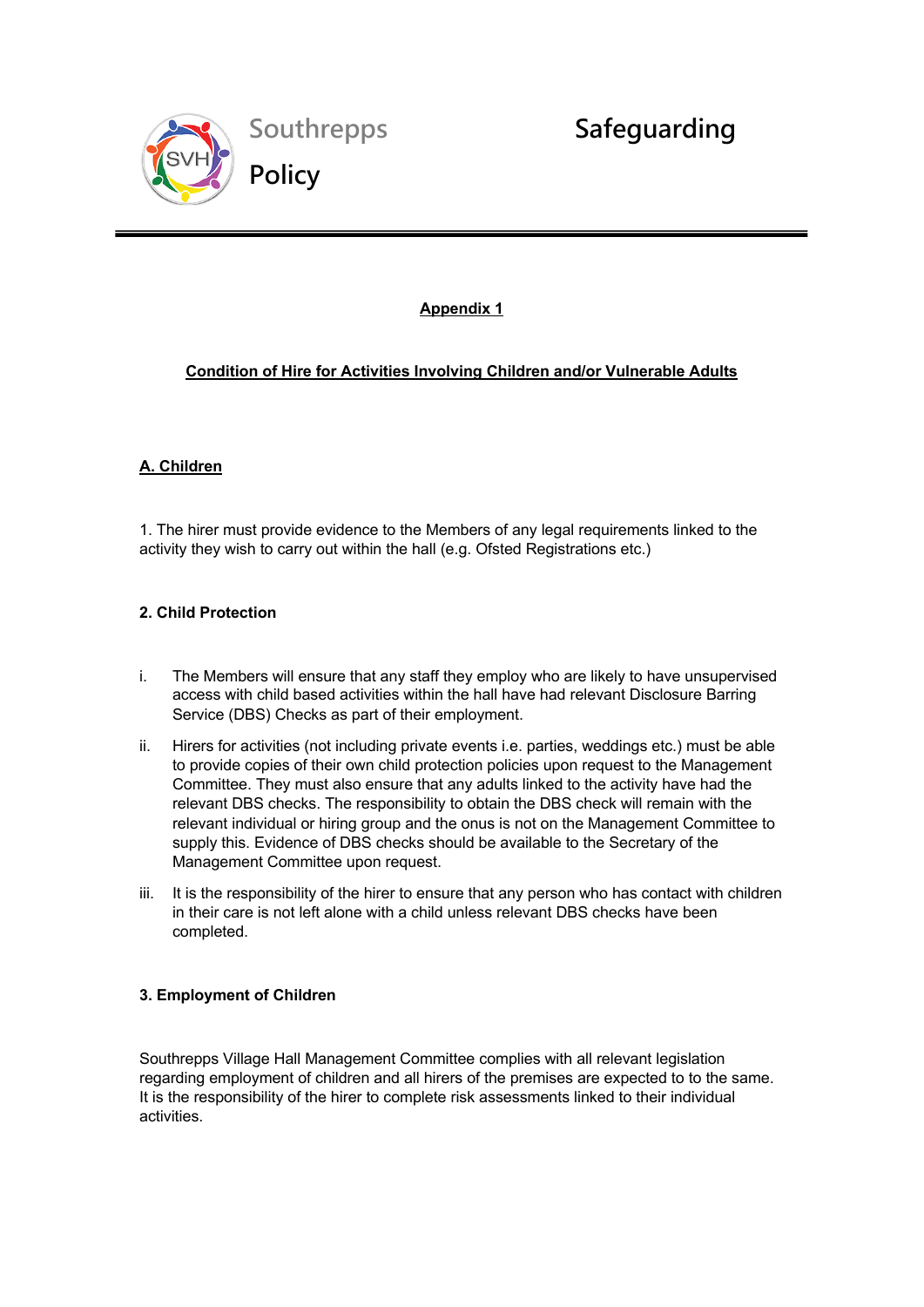#### **4. Stage Performance**

If the hirer intends on using the stage in the main hall for performances, they must comply where necessary with the Children (Performances and Activities)(England) Regulations 2014.

#### **5. Young People - Parties and Clubs**

Guidance has been provided as part of this policy in relation to the arrangements for private functions (including children's birthday parties, discos etc.) which the hirer is advised to follow. Only persons over the age of 18 are able to hire the premises. Please note a deposit may be taken when making a booking of this nature at the discretion of the Members.

#### **6. Children Left Behind**

If any child is not picked up by a responsible adult following an activity or event, it is the responsibility of the hirer to remain with the child and ensure their safe reunion with their guardian. If necessary, the hirer will be expected to contact other authorities or Police for assistance.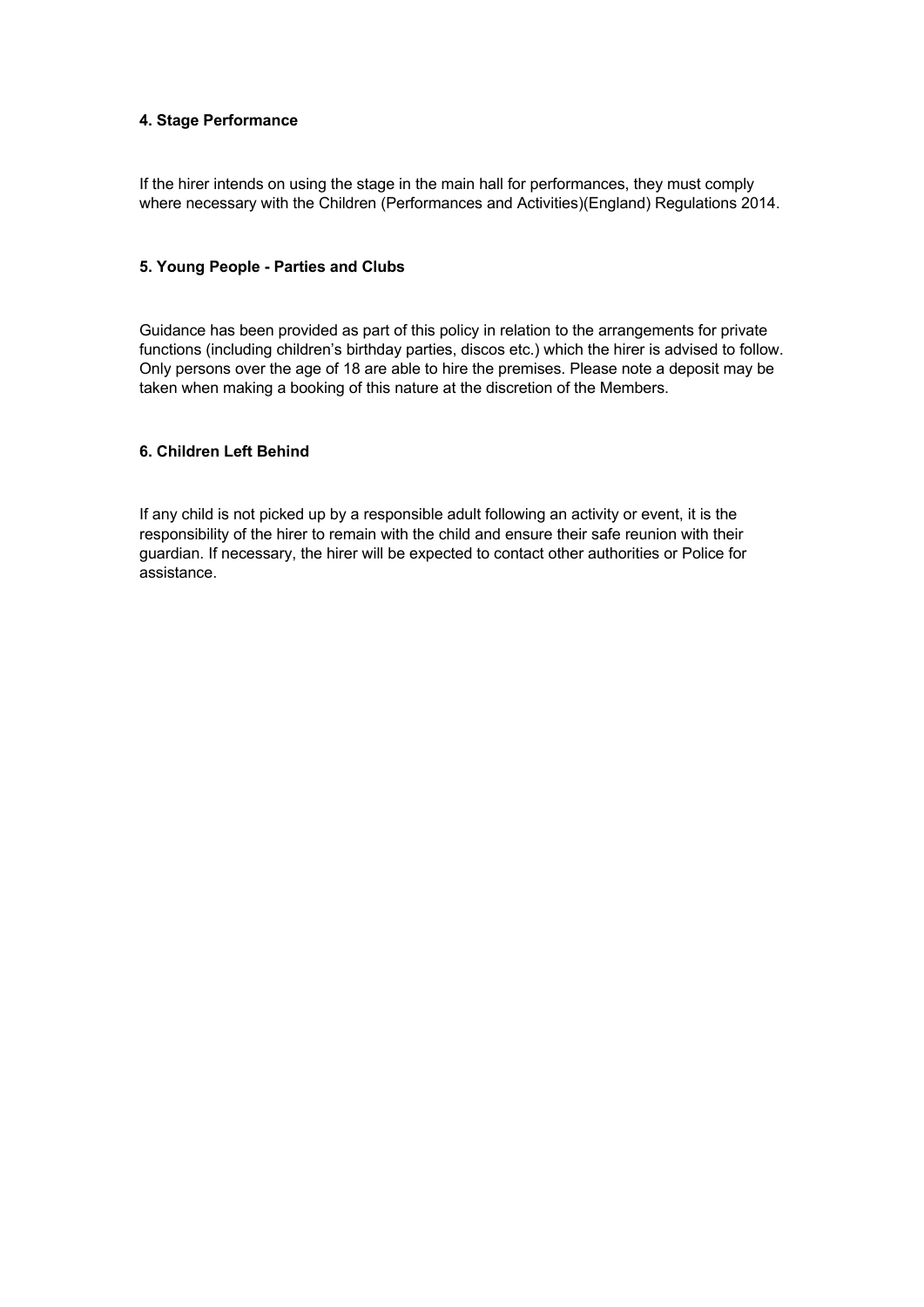

# **B. Vunerable Adults**

 $\overline{a}$ 

1. The Members extend the same duty of care to vulnerable adults as to children. As such the Members may, in certain circumstances, require the hirer to comply with the requirements of paragraphs 1 and 6 outlined above, in relation to vulnerable adults.

**Village Hall Children and Vulnerable** 

2. The premises is designed to facilitate use and access by vulnerable adults, including those in wheelchairs and those using walking aids, however the hirer is required to ensure the premises satisfies their user's need.